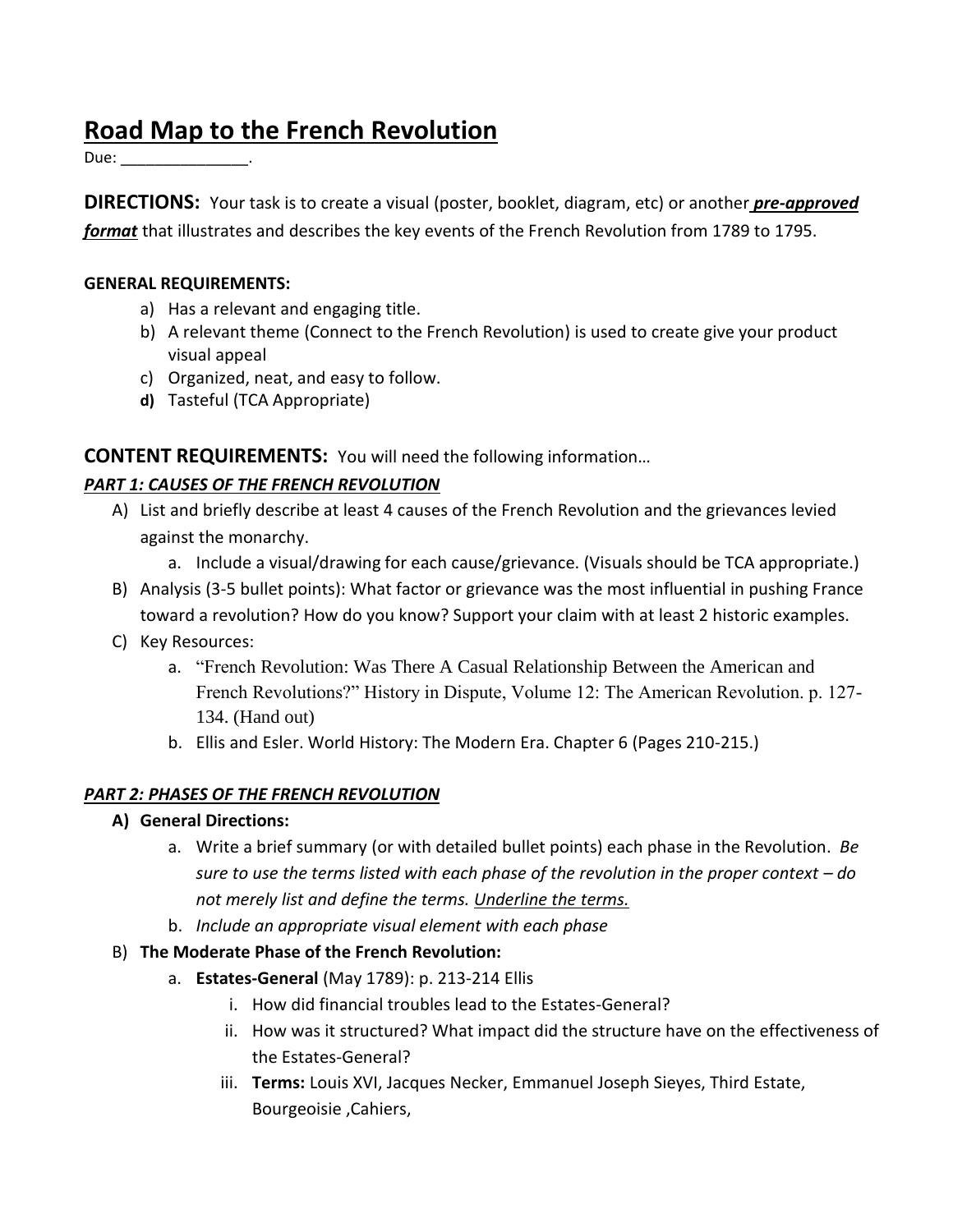- b. **National Assembly** (June 1789 1791): p. 214-219 Ellis
	- i. How did the National Assembly come into being? What was its primary goal?
	- ii. List and briefly describe the importance for three specific reforms undertaken by the National Assembly? Which was most significant and why?
	- iii. What was the significance of the women's march on Versailles?
	- iv. **Terms:** Tennis Court Oath, Bastille, Great Fear, Marquis de Lafayette, Olympe de Gouges, Marie Antoinette
- c. **Legislative Assembly** (1791 1792): p. 219-221 Ellis
	- i. What was the structure and powers of the new government? Who could vote?
	- ii. What led to the radicalization of the Legislative Assembly? Give several reasons.
	- iii. How did the Legislative Assembly respond to the threats of foreign attack?
	- iv. Identify the beliefs for each of the following political factions: Sans-culottes, Jacobins, Girondins.
	- v. **Terms:** emigrees, Varennes, Declaration of Pilnitz

#### C) **The Radical Phase of the Revolution: A Second Revolution**

- a. The National Convention (1792-1795): p. 223-226 Ellis
	- i. How and why did the radicals abolish the monarchy?
	- ii. What was the structure and powers of the National Convention?
	- iii. Explain why the Committee of Public Safety was created and why the Reign of Terror resulted.
	- iv. Aside from the Terror, list the other reforms taken by the Committee of Public Safety. Which reform was most lasting? Least?
	- v. How and why did the Terror come to an end in the month of Thermidor (July)?
	- vi. **Terms:** Jean-Paul Marat, Suffrage, levee en masse, Maximilien Robespierre, Georges Danton, Guillotine

#### D) **The Reaction Phase of the Revolution**

- a. **The Directory**: (1795 1799): p. 226-227
	- i. How did The Directory differ from earlier revolutionary governments in form and powers? Who triumphed in this form of government?
	- ii. What challenges did The Directory face? How were these challenges met? P. 227

## *PART 3: EVALUATING THE REVOLUTION*

- a. What changes occurred in France because of the French Revolution? P. 228 Ellis
- b. One broadside (poster) from the time read, "Unity, Indivisibility of the Republic, Liberty, Equality, Fraternity or Death." It is the last word, of course, that is troubling. Consider the revolutionary values expressed above, and evaluate the means used by the French revolutionary government to put those values in place. To what extent was the terror justified? Make references to the documents used in "The Reign of Terror: Was it Justified?" to support your argument.